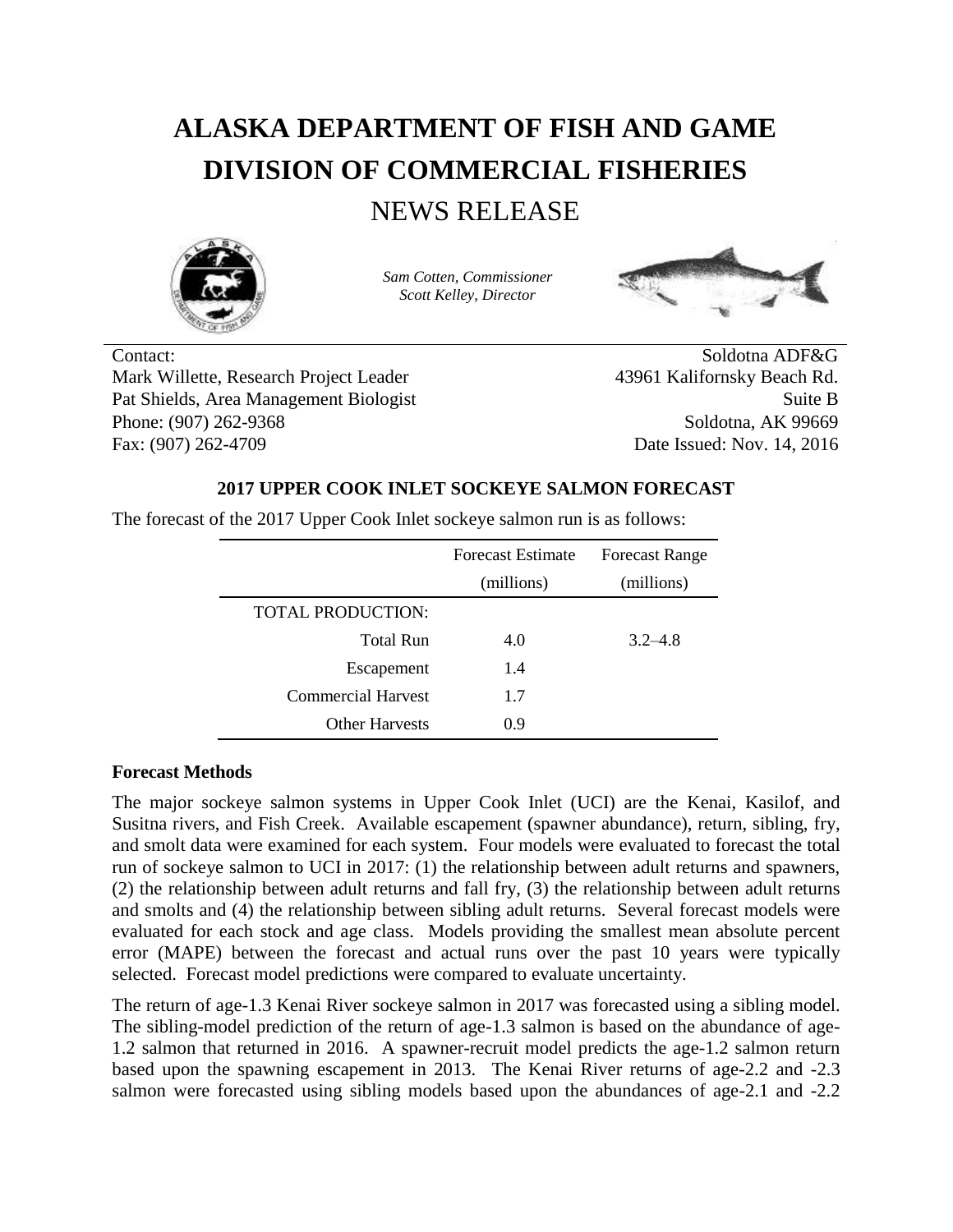salmon that returned in 2016. The returns of age-1.3, -2.2 and -2.3 Kasilof River sockeye salmon in 2017 were forecasted using sibling models based upon returns of age-1.2, -2.1 and -2.2 salmon in 2016. A smolt model based upon age-1 smolt abundances in 2015 was used to forecast the return of age-1.2 Kasilof River sockeye salmon in 2017.

The returns of age-0.3, -1.2, -2.2 and -2.3 Susitna River sockeye salmon were forecasted using mean return per spawner by age class for brood years 2006–2012. Mark–recapture estimates of inriver run and genetic estimates of commercial harvest were available for these brood years. A sibling model based upon the abundance of age-1.2 salmon returning in 2016 was used to forecast the return on age-1.3 Susitna River sockeye salmon.

The sockeye salmon forecast for unmonitored systems in UCI was estimated as 17% of the aggregate forecast for the 4 monitored stocks. Unmonitored stocks include Crescent River, Big River, McArthur River, Chilligan River, Coal Creek, Cottonwood Creek, Wasilla Creek, Eagle River, and many other smaller systems in the area. The fraction of the total run destined for unmonitored systems was estimated using genetic estimates of the stock composition of offshore test fishery harvests.

The total harvest by all user groups was estimated by subtracting the aggregate escapement from the total run forecast for all stocks. Aggregate escapement was estimated from the sum of the midpoints of the escapement goal ranges for each of the monitored sockeye salmon-producing systems and the escapement into unmonitored systems, which was estimated as 17% of the escapement into monitored systems. The harvest by all other user groups (sport, personal use, and subsistence) was estimated using a relationship between 'other harvests' and total run. Commercial harvest was estimated by subtracting 'other harvests' from total harvest.

The total UCI run forecast range was calculated by multiplying the forecast by the MAPE of the actual UCI runs from published UCI run forecasts from 2007 through 2016.

#### **2016 Run and Forecast**

In 2016, the harvest of sockeye salmon by all user groups in UCI (3.3 million) was 2.0 million less than the preseason forecast of 5.3 million. In 2016, the total run was 3.7 million to the Kenai River; 607,000 to the Kasilof River; 390,000 to the Susitna River; and 64,000 to Fish Creek. The 2016 run forecast was 4.7 million to the Kenai River; 861,000 to the Kasilof River; 372,000 to the Susitna River; and 110,000 to Fish Creek. Overall, the 2016 sockeye salmon run was 26% below forecast, largely due to the below forecast Kenai sockeye salmon run.

#### **Forecast Discussion**

In 2017, a run of approximately 4.0 million sockeye salmon is forecasted to return to UCI with a commercial harvest of 1.7 million. The forecasted commercial harvest in 2017 is 1.2 million less than the 20-year average harvest.

The run forecast for the Kenai River is approximately 2.2 million, which is 1.4 million less than the 20-year average run of 3.6 million. A sibling model based upon the return of age-1.2 salmon in 2016 (239,000; 399,000 20-year average) predicted a return of 1.3 million age-1.3 salmon. A fry model based upon the abundance of age-0 fry rearing in Skilak and Kenai lakes in the fall of 2013 (9.5 million; 17.7 million 20-year average) and the average weight of fall fry rearing in Skilak Lake predicted a return of 1.6 million age-1.3 salmon. The sibling model was used for this forecast, because the 10-year MAPE was lower for the sibling (26%) than the fry model (27%). A sibling model based upon the return of age-2.2 salmon in 2016 (128,000; 249,000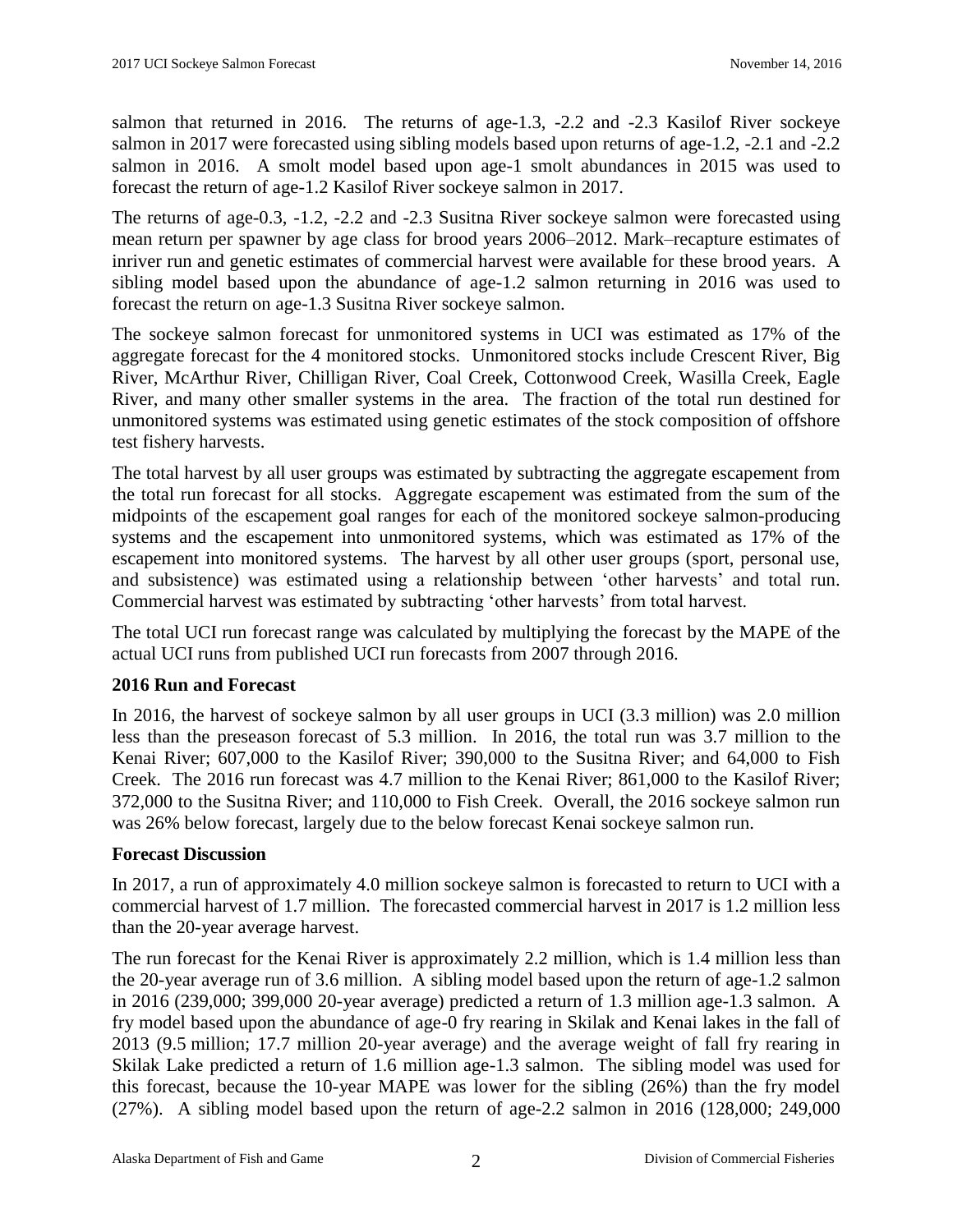20-year average) predicted a return of 322,000 age-2.3 salmon in 2016. A fry model based upon the abundance of age-1 fry rearing in Skilak Lake in fall 2013 (2.9 million) predicted a return of 625,000 age-2.3 salmon. The sibling model was used for this forecast, because the 10-year MAPE was lower for the sibling (44%) than the fry model (52%). The predominant age classes in the 2017 run forecast are age 1.3 (60%), age 1.2 (16%), and age 2.3 (15%). The 10-year MAPE for the set of models used for the 2017 Kenai sockeye salmon run forecast is 20%.

The Kasilof River sockeye salmon run forecast is 825,000 which is 16% less than the 20-year average of 987,000. A sibling model based upon the abundance of age-1.2 salmon in 2016 (167,000; 306,000 20-year average) was used to forecast a return of 231,000 age-1.3 salmon in 2017. A spawner-recruit model predicted a return of 292,000 age-1.3 salmon, no smolt data was available for this forecast. The sibling model was used for this forecast, because the 10-year MAPE was lower for the sibling (37%) than the spawner-recruit model (79%). A smolt model based upon the abundance of age-1 smolts emigrating from the Kasilof River in 2015 (5.3 million; 4.1 million 20-year average) was used to forecast a return of 282,000 age-1.2 salmon in 2017. A sibling model based upon the abundance of age-1.1 salmon in 2016 forecasted a return of 239,000 age-1.2 salmon. The smolt model was used for this forecast, because the 10-year MAPE was lower for the smolt (54%) than the sibling model (56%). A sibling model based upon the abundance of age-2.1 salmon in 2016 was used to forecast a return of 203,000 age-2.2 salmon in 2017. A smolt model forecast for age-2.2 salmon was 357,000. The sibling model was used for this forecast, because the 10-year MAPE was lower for the sibling (16%) than the smolt model (35%). The predominant age classes in the 2017 run forecast are age 1.2 (34%), age 1.3 (28%), and age 2.2 (25%). The 10-year MAPE for the set of models used for the 2017 Kasilof sockeye salmon run forecast is 12%.

The Susitna River sockeye salmon run forecast is 366,000, which is 5% less than the 10-year average of 387,000. This forecast was derived using mean return per spawner by age class and mark–recapture estimates of spawner abundance for brood years 2006–2012. Sonar estimates of spawner abundance were not used, because mark-recapture studies have shown that the Yentna sonar project underestimated sockeye salmon escapement causing estimates of adult returns to also be underestimated. The 4-year MAPE for this forecast method is 17%. The predominant age classes in the 2017 Susitna sockeye salmon run forecast are age 1.2 (20%), age 1.3 (53%) and age 2.3 (12%).

The Fish Creek sockeye salmon run forecast is 75,000, which is 11% less than the 20-year average of 84,000. A sibling model was used to forecast the return of age-1.3 salmon, and smolt models were used to forecast returns age-1.2, -2.2 and -2.3 salmon in 2017. The predominant age classes in the 2017 Fish Creek run forecast are age 1.2 (64%) and age 1.3 (23%). The 10-year MAPE for the Fish Creek sockeye salmon run forecast is 70%.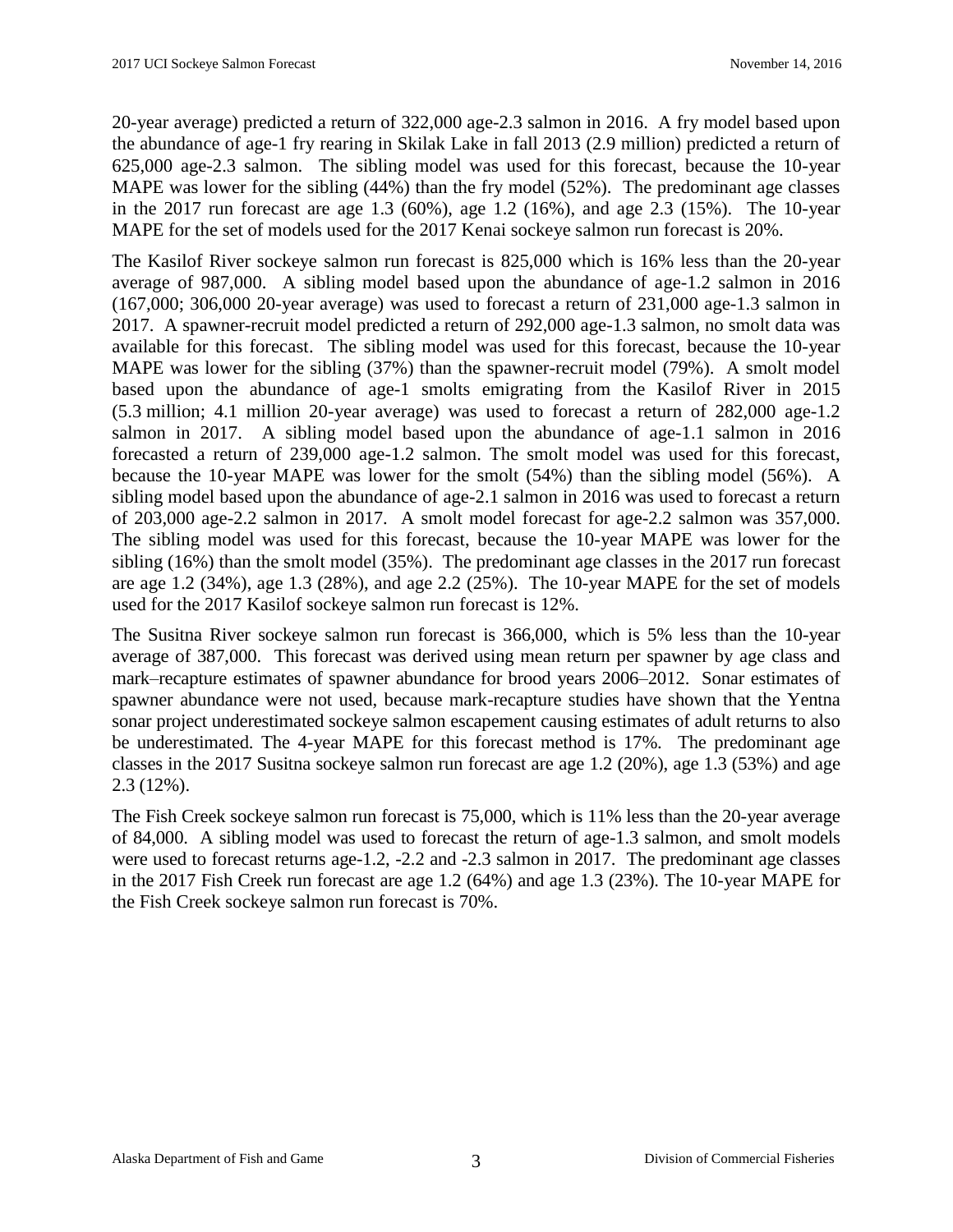|                      |                 |     | Major Age Classes |              |              | Total | Escapement             |
|----------------------|-----------------|-----|-------------------|--------------|--------------|-------|------------------------|
| System               |                 | 1.2 | 1.3               | 2.2          | 2.3          | Run   | Goals <sup>a</sup>     |
| <b>Kenai River</b>   | <b>Forecast</b> | 345 | 1,299             | 161          | 322          | 2,164 | $900 - 1,100^{\rm b}$  |
|                      | 20-yr average   | 399 | 2,185             | 249          | 737          | 3,634 |                        |
|                      |                 |     |                   |              |              |       |                        |
| <b>Kasilof River</b> | <b>Forecast</b> | 282 | 231               | 203          | 81           | 825   | $160 - 340$            |
|                      | 20-yr average   | 306 | 325               | 240          | 83           | 987   |                        |
| <b>Susitna River</b> | <b>Forecast</b> | 75  | 194               | 12           | 44           | 366   | See Below <sup>c</sup> |
|                      | 20-yr average   | 79  | 221               | 26           | 42           | 387   |                        |
| <b>Fish Creek</b>    | <b>Forecast</b> | 48  | 17                | $\mathbf{1}$ | $\mathbf{1}$ | 75    | See Below <sup>d</sup> |
|                      | 20-yr average   | 44  | 22                | 6            | 3            | 84    |                        |
| <b>Unmonitored</b>   | <b>Forecast</b> | 128 | 298               | 65           | 76           | 586   | No Goal                |
|                      | 20-yr average   | 141 | 471               | 89           | 148          | 871   |                        |
|                      |                 |     |                   |              |              |       |                        |
| <b>Total Run</b>     | <b>Forecast</b> | 877 | 2,039             | 411          | 523          | 4,016 |                        |
|                      | 20-yr average   | 968 | 3,223             | 610          | 1,013        | 5,961 |                        |

Sockeye salmon run forecasts, 20-year average runs and escapement goals (in thousands of fish) to individual freshwater systems are as follows:

*Note*: BEG = Biological Escapement Goal, SEG = Sustainable Escapement Goal.

<sup>a</sup> Goals listed here are as follows, Kenai River: Inriver; Kasilof River: BEG; Susitna River: SEG (weir goals); and Fish Creek: SEG.

<sup>b</sup> This is the inriver sockeye salmon goal for runs less than 2.3 million measured using sonar at river mile 19 on the Kenai River.

c Susitna sockeye salmon are managed to achieve escapement goals at Larson, Chelatna and Judd lakes. Current escapement goals for these lakes are (in thousands of fish): Larson (15–50), Chelatna (20–65) and Judd (25–55), and recommended escapement goal ranges are: Larson (15–35), Chelatna (20–45) and Judd  $(15-40)$ .

<sup>d</sup> The current escapement goal for Fish Creek sockeye salmon is (in thousands of fish): 20–70 and the recommended escapement goal range is 15–45.